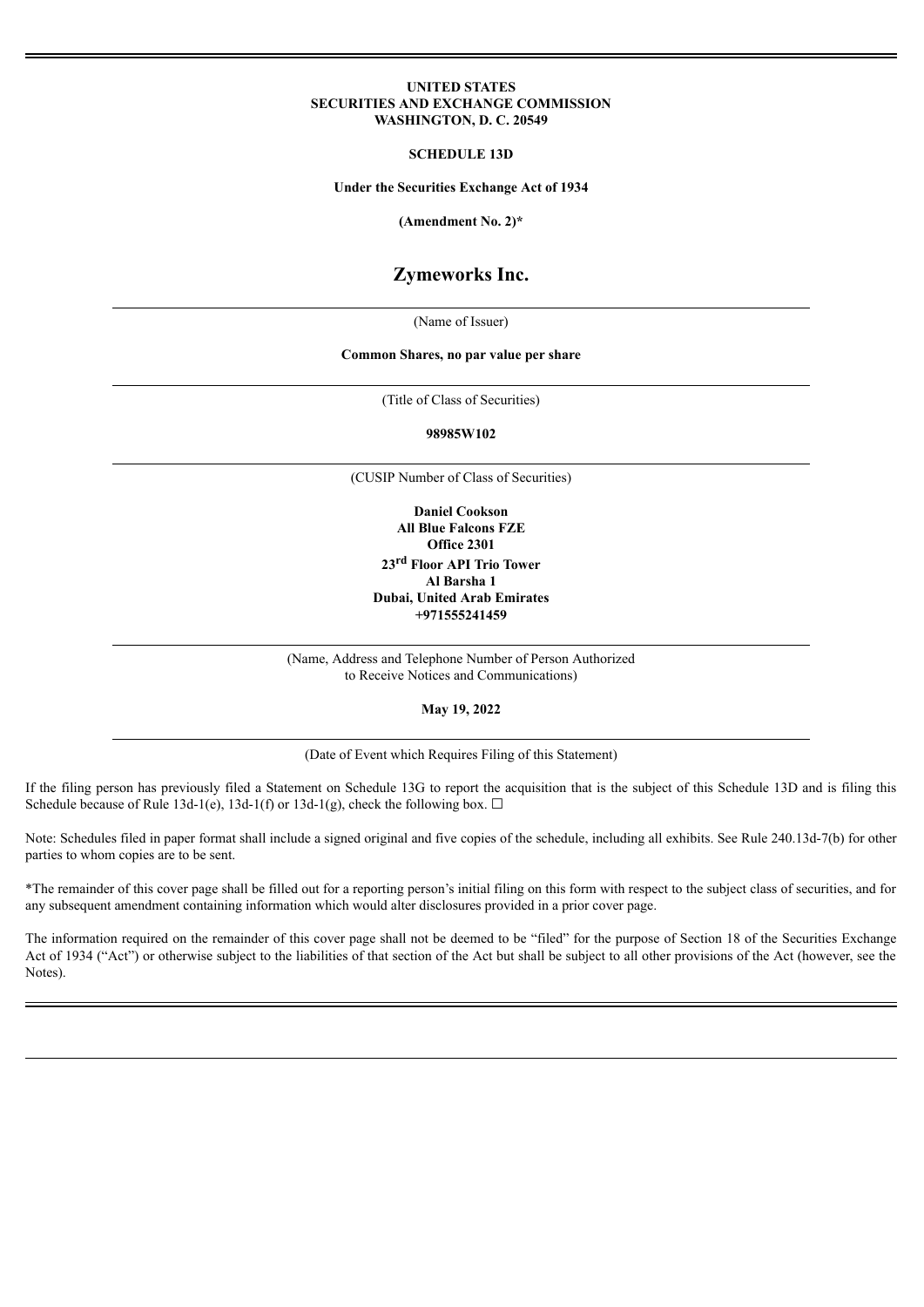| <b>CUSIP No. 98985W102</b>                              |                                                                                                                  |        |                                                    |  |  |  |
|---------------------------------------------------------|------------------------------------------------------------------------------------------------------------------|--------|----------------------------------------------------|--|--|--|
| $\mathbf{1}$                                            | NAME OF REPORTING PERSONS<br>I.R.S. IDENTIFICATION NOS. OF ABOVE PERSONS (ENTITIES ONLY)<br>All Blue Falcons FZE |        |                                                    |  |  |  |
| 2                                                       | CHECK THE APPROPRIATE BOX IF A MEMBER OF A GROUP (See Instructions)<br>(a)<br>(b)                                |        |                                                    |  |  |  |
| 3                                                       | <b>SEC USE ONLY</b>                                                                                              |        |                                                    |  |  |  |
| 4                                                       | SOURCE OF FUNDS (See Instructions)<br>00                                                                         |        |                                                    |  |  |  |
| 5                                                       | CHECK BOX IF DISCLOSURE OF LEGAL PROCEEDINGS IS REQUIRED PURSUANT TO ITEMS 2(d) or 2(e)<br>$\Box$                |        |                                                    |  |  |  |
| 6                                                       | CITIZENSHIP OR PLACE OF ORGANIZATION<br><b>United Arab Emirates</b>                                              |        |                                                    |  |  |  |
|                                                         | <b>NUMBER OF</b>                                                                                                 | $\tau$ | <b>SOLE VOTING POWER</b><br>3,419,498 <sup>1</sup> |  |  |  |
| <b>SHARES</b><br><b>BENEFICIALLY</b><br><b>OWNED BY</b> |                                                                                                                  | 8      | <b>SHARED VOTING POWER</b><br>$\Omega$             |  |  |  |
|                                                         | <b>EACH</b><br><b>REPORTING</b><br><b>PERSON</b>                                                                 | 9      | SOLE DISPOSITIVE POWER<br>3,419,498                |  |  |  |
| <b>WITH</b>                                             |                                                                                                                  | 10     | <b>SHARED DISPOSITIVE POWER</b><br>$\Omega$        |  |  |  |
| 11                                                      | AGGREGATE AMOUNT BENEFICIALLY OWNED BY EACH REPORTING PERSON<br>3,419,498 <sup>1</sup>                           |        |                                                    |  |  |  |
| 12                                                      | CHECK BOX IF THE AGGREGATE AMOUNT IN ROW (11) EXCLUDES CERTAIN SHARES (See Instructions)<br>$\Box$               |        |                                                    |  |  |  |
| 13                                                      | PERCENT OF CLASS REPRESENTED BY AMOUNT IN ROW (11)<br>$5.92\%^{2}$                                               |        |                                                    |  |  |  |
| 14                                                      | TYPE OF REPORTING PERSON (See Instructions)<br>$\overline{O}O$                                                   |        |                                                    |  |  |  |

1 Represents the sum of (i) 3,139,498 Shares directly beneficially owned by All Blue Falcons FZE as of the date hereof and (ii) 280,000 Shares underlying call options as described below in Item 5 of this Schedule 13D.

2 Based on 57,771,204 Shares issued and outstanding as of May 2, 2022, as disclosed in the Quarterly Report on Form 10-Q filed by the Company with the SEC on May 4, 2022 (the "Form 10-Q").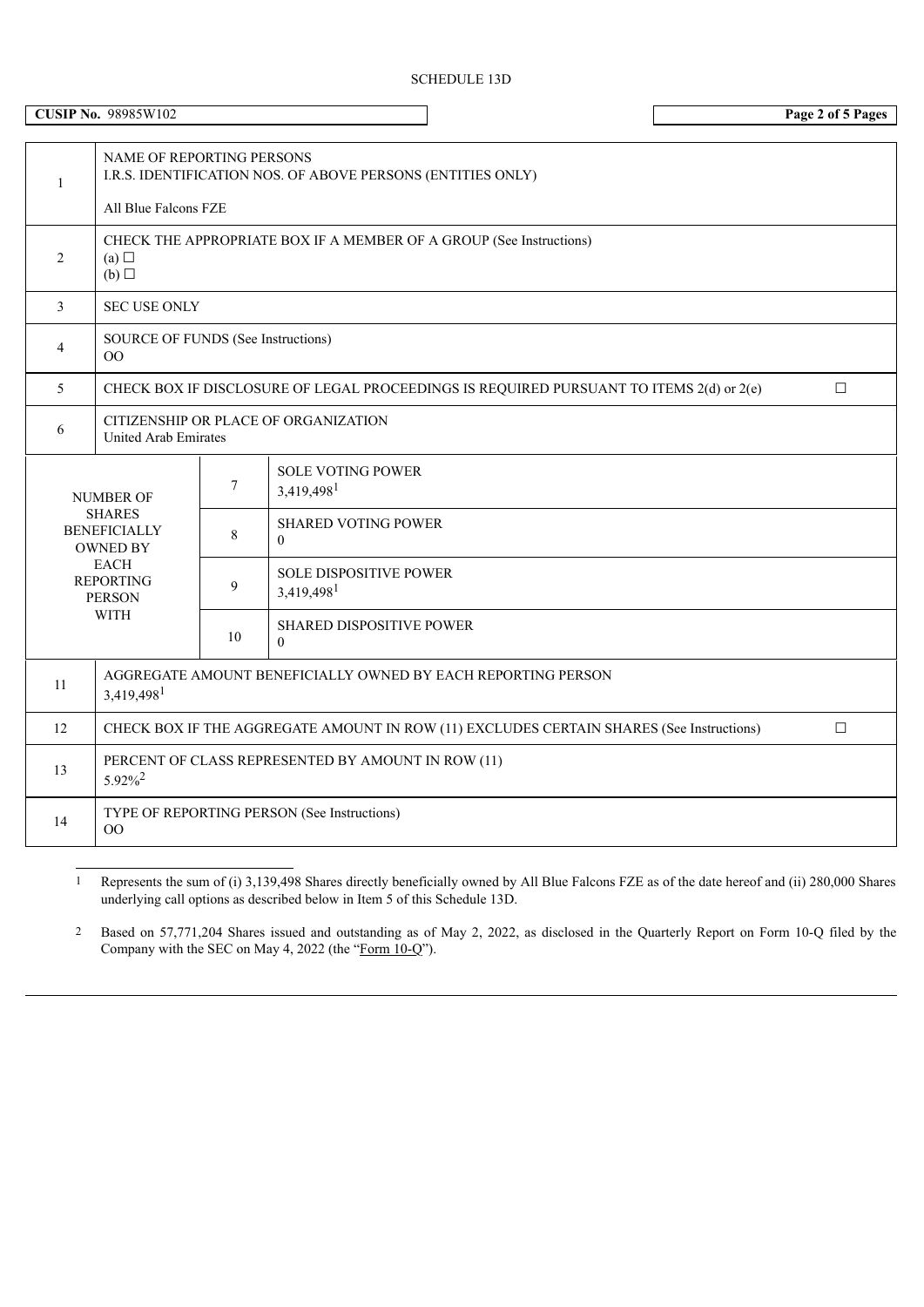# SCHEDULE 13D

**CUSIP No.** 98985W102 **Page 3 of 5 Pages**

| 1                                                                                                                                       | <b>NAME OF REPORTING PERSONS</b><br>I.R.S. IDENTIFICATION NOS. OF ABOVE PERSONS (ENTITIES ONLY)    |                |                                             |  |  |  |
|-----------------------------------------------------------------------------------------------------------------------------------------|----------------------------------------------------------------------------------------------------|----------------|---------------------------------------------|--|--|--|
|                                                                                                                                         | Daniel Edward Llewellen Cookson                                                                    |                |                                             |  |  |  |
| 2                                                                                                                                       | CHECK THE APPROPRIATE BOX IF A MEMBER OF A GROUP (See Instructions)<br>(a)<br>(b)                  |                |                                             |  |  |  |
| 3                                                                                                                                       | <b>SEC USE ONLY</b>                                                                                |                |                                             |  |  |  |
| 4                                                                                                                                       | SOURCE OF FUNDS (See Instructions)                                                                 |                |                                             |  |  |  |
| 5                                                                                                                                       | CHECK BOX IF DISCLOSURE OF LEGAL PROCEEDINGS IS REQUIRED PURSUANT TO ITEMS 2(d) or 2(e)<br>$\Box$  |                |                                             |  |  |  |
| 6                                                                                                                                       | CITIZENSHIP OR PLACE OF ORGANIZATION<br>United Kingdom                                             |                |                                             |  |  |  |
| <b>NUMBER OF</b><br><b>SHARES</b><br><b>BENEFICIALLY</b><br><b>OWNED BY</b><br>EACH<br><b>REPORTING</b><br><b>PERSON</b><br><b>WITH</b> |                                                                                                    | $\overline{7}$ | <b>SOLE VOTING POWER</b><br>3,419,4983      |  |  |  |
|                                                                                                                                         |                                                                                                    | 8              | <b>SHARED VOTING POWER</b><br>$\Omega$      |  |  |  |
|                                                                                                                                         |                                                                                                    | 9              | <b>SOLE DISPOSITIVE POWER</b><br>3,419,4983 |  |  |  |
|                                                                                                                                         |                                                                                                    | 10             | SHARED DISPOSITIVE POWER<br>$\Omega$        |  |  |  |
| 11                                                                                                                                      | AGGREGATE AMOUNT BENEFICIALLY OWNED BY EACH REPORTING PERSON<br>3,419,4983                         |                |                                             |  |  |  |
| 12                                                                                                                                      | CHECK BOX IF THE AGGREGATE AMOUNT IN ROW (11) EXCLUDES CERTAIN SHARES (See Instructions)<br>$\Box$ |                |                                             |  |  |  |
| 13                                                                                                                                      | PERCENT OF CLASS REPRESENTED BY AMOUNT IN ROW (11)<br>$5.92\%$ <sup>4</sup>                        |                |                                             |  |  |  |
| 14                                                                                                                                      | TYPE OF REPORTING PERSON (See Instructions)<br>HC; IN                                              |                |                                             |  |  |  |

3 Represents the sum of (i) 3,139,498 Shares directly beneficially owned by All Blue Falcons FZE as of the date hereof and (ii) 280,000 Shares underlying call options as described below in Item 5 of this Schedule 13D.

4 Based on 57,771,204 Shares issued and outstanding as of May 2, 2022, as disclosed in the Form 10-Q.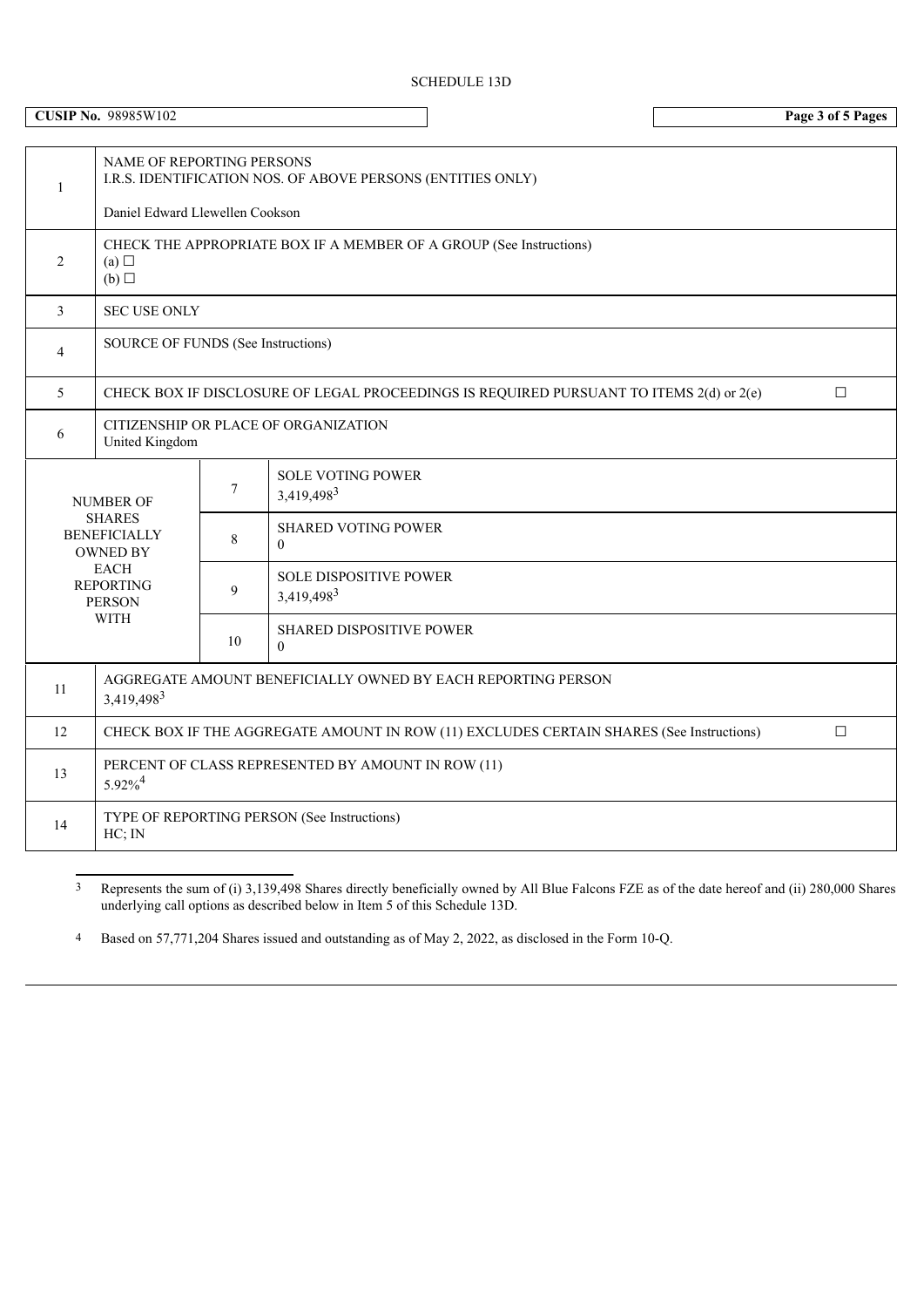### **AMENDMENT NO. 2 TO SCHEDULE 13D**

This Amendment No. 2 to Schedule 13D (this "Amendment") is being filed by All Blue Falcons FZE, a company organized in the Ras Al Kaihamh Economic Zone of the Emirate of Ras Al Khaimah in the United Arab Emirates ("All Blue Falcons"), and Daniel Edward Llewellen Cookson ("Mr. Cookson") (collectively, the "Reporting Persons") to amend the Schedule 13D originally filed with the Securities and Exchange Commission (the "SEC") on April 22, 2022, as amended by Amendment No. 1 to Schedule 13D filed on April 28, 2022 (as amended and supplemented, the "Original" Statement" and, as amended and supplemented by this Amendment, the "Statement"), relating to the common shares, no par value (the "Shares"), of Zymeworks Inc., a corporation organized under the laws of the province of British Columbia under the Business Corporations Act (*British Columbia*) (the "Issuer"). Capitalized terms used herein but not defined have the respective meanings ascribed to them in the Original Statement.

### **ITEM 4. PURPOSE OF TRANSACTION**

Item 4 of the Original Statement is hereby amended and supplemented by adding the following information:

"As previously disclosed, on April 28, 2022, All Blue Falcons delivered to the board of directors of the Issuer (the "Board") a letter outlining a non-binding proposal to acquire the Issuer for \$10.50 per Share in cash (the "Proposal").

On May 19, 2022, All Blue Falcons issued a press release announcing that it had sent a letter to the Board urging it to engage with All Blue Falcons with respect to the Proposal, in satisfaction of the Board's fiduciary duties. The full text of the press release is attached hereto as Exhibit 99.3 and is incorporated herein by reference."

## **ITEM 5. INTEREST IN SECURITIES OF THE ISSUER**

Item 5(a) and (b) of the Original Statement is hereby amended and restated in its entirety as follows:

 $"$ (a) and (b)

All percentages of Shares outstanding contained herein are based on 57,771,204 Shares issued and outstanding as of May 2, 2022, as disclosed in the Quarterly Report on Form 10-Q filed by the Company with the SEC on May 4, 2022.

As of the date hereof, each of the Reporting Persons may be deemed to have beneficial ownership of 3,419,498 Shares, representing 5.92% of the outstanding Shares. The 3,419,498 Shares equal the sum of (i) 3,139,498 Shares directly beneficially owned by All Blue Falcons as of the date hereof and (ii) 280,000 Shares underlying the call options referenced below in this Item 5. All Blue Falcons may be deemed to have the sole power to vote or direct the vote and dispose or direct the disposition of all of the 3,419,498 Shares, while Mr. Cookson may be deemed to beneficially own all of the 3,419,498 Shares by virtue of his position as a control person of All Blue Falcons.

The call options referenced above are American-style call options to purchase an aggregate of 200,000 Shares at an exercise price of \$15.00 per Share and an aggregate of 80,000 Shares at an exercise price of \$5.00 per Share. All of these call options expire on December 16, 2022."

### **ITEM 7. MATERIAL TO BE FILED AS EXHIBITS**

Item 7 of the Original Statement is hereby amended and restated in its entirety as follows:

"99.3 Press [Release,](#page-5-0) dated May 19, 2022"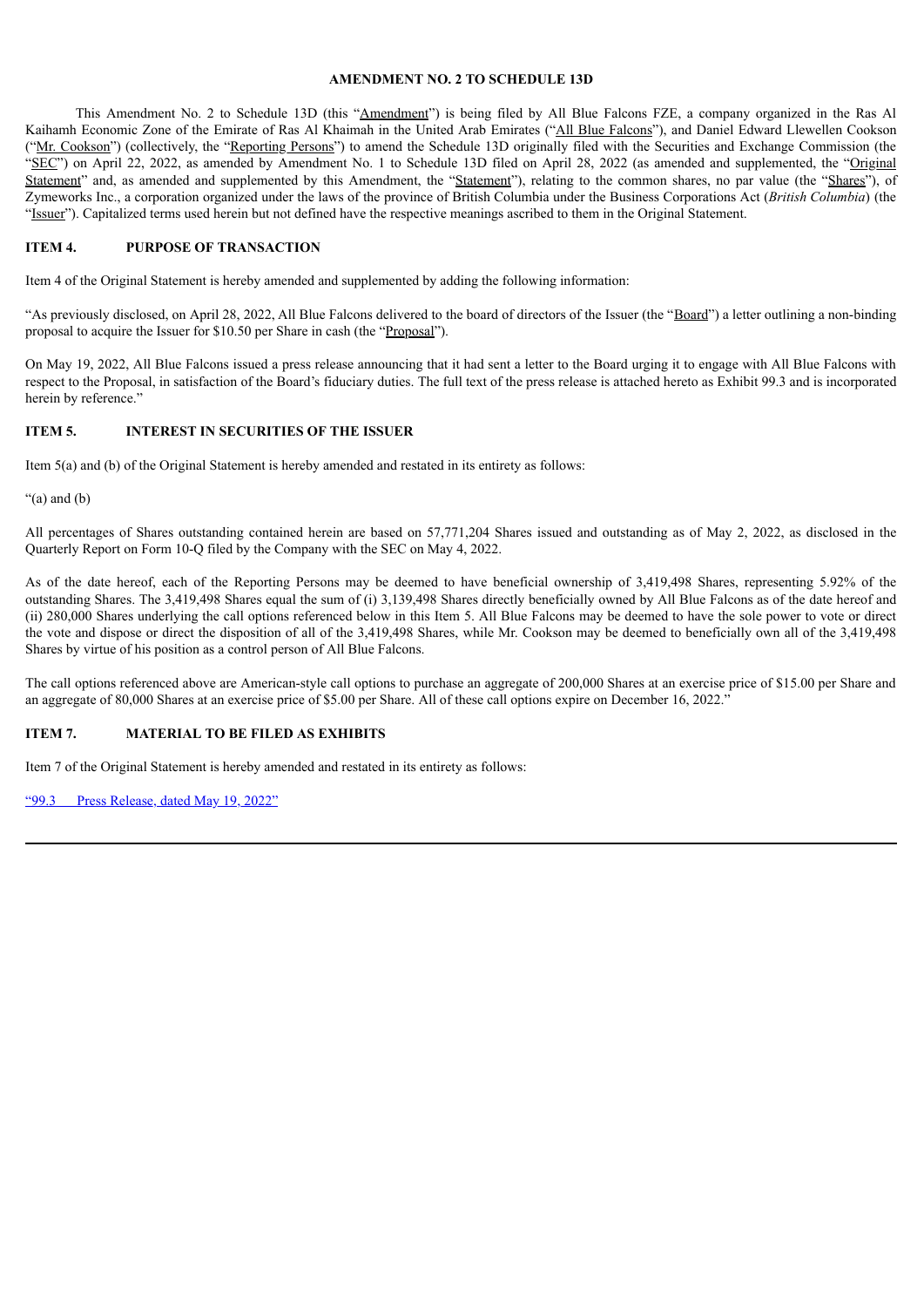## **SIGNATURE**

After reasonable inquiry and to the best of my knowledge and belief, I certify that the information set forth in this statement is true, complete and correct.

Dated: May 20, 2022

## **ALL BLUE FALCONS FZE**

By: */s/ Daniel Cookson*

Daniel Cookson, Director

*/s/ Daniel Cookson*

Daniel Cookson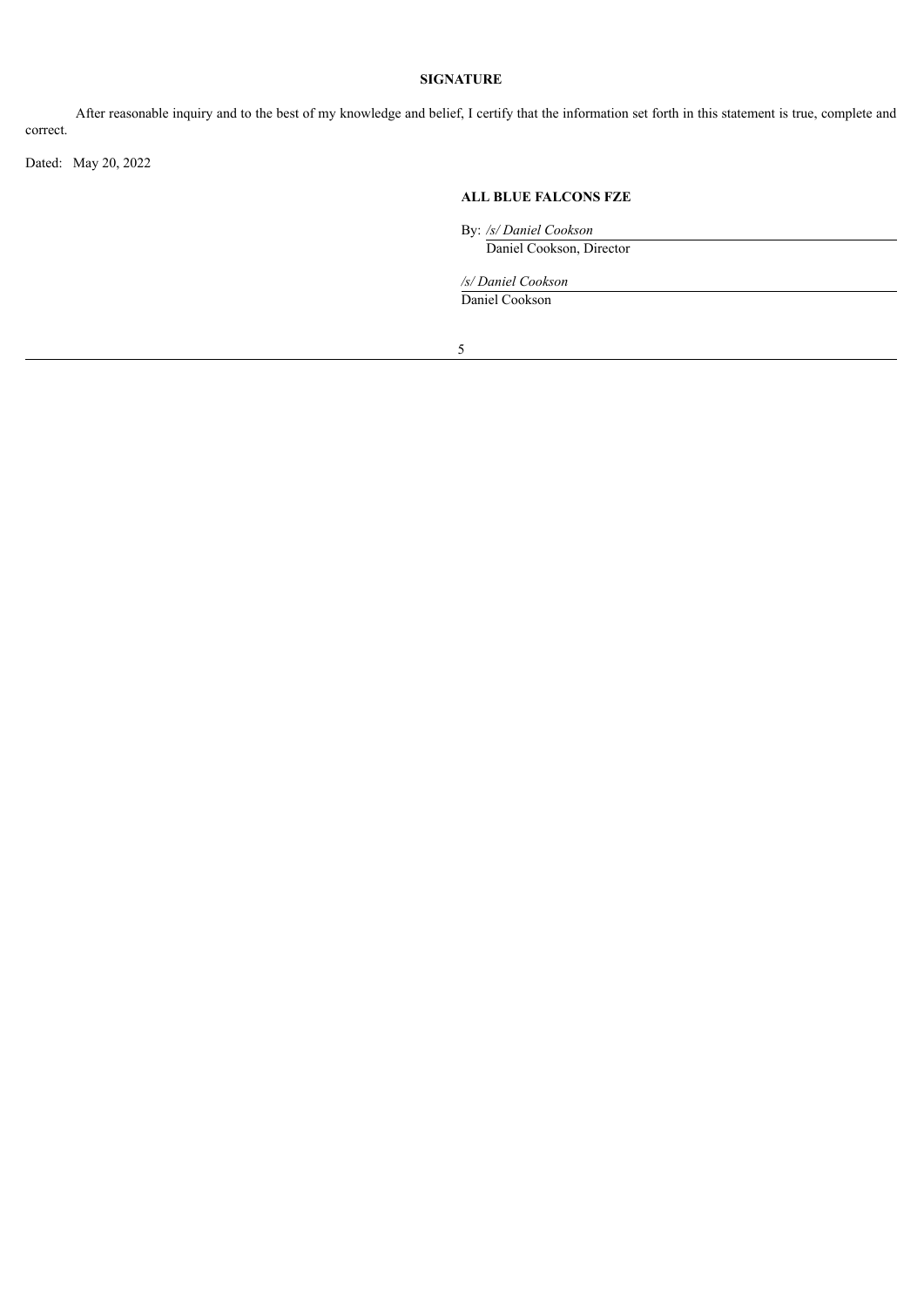

### <span id="page-5-0"></span>**ALL BLUE CAPITAL EXPANDS ITS LEADERSHIP TEAM TO SUPPORT PROPOSED ACQUISITION OF ZYMEWORKS INC.**

Siddhartha Mukherjee, MD, Hematology and Oncology Medical Expert, Rhodes Scholar and Pulitzer Prize Winning Author, Recently Joined All Blue as *Medical Advisor*

All Blue Urges Zymeworks Board to Engage with All Blue on Its Compelling \$10.50 Per Share Acquisition Proposal, Consistent with the Board's Fiduciary *Duties*

**DUBAI, United Arab Emirates, May 19, 2022 /PRNewswire/** -- All Blue Capital ("**AB**"), a global investment firm, today announced that Siddhartha Mukherjee, MD, Associate Professor of Medicine in the Division of Hematology/Oncology at Columbia University Medical Center in New York City, recently joined AB as Medical Advisor.

As a Pulitzer Prize winning author, Rhodes Scholar and recipient of the Padma Shri, the fourth highest civilian award conferred by the Government of India, Dr. Mukherjee would apply his extensive medical expertise as a member of the Zymeworks Board of Directors following a successful completion of AB's proposed \$10.50 per share in cash acquisition of Zymeworks.

Dr. Mukherjee's arrival follows that of Dr. Alan Barge, the oncology and biopharmaceutical drug development expert who recently joined AB as Oncology Drug Development Advisor. It is expected that Dr. Mukherjee and Dr. Barge would both serve on Zymeworks' Board following the completion of the proposed acquisition.

Matt Novak, Managing Partner, All Blue Capital, said, "Dr. Mukherjee is a renowned physician, professor and author who has made countless contributions to better understanding the science of cancer and developing therapies. We believe that he will offer tremendous value in helping to correct many of the missteps that have recently plagued Zymeworks to the detriment of its shareholders."

Dr. Mukherjee joined the faculty at the Columbia University Medical Center as an assistant professor in 2009. Before that, he was affiliated with the Harvard Stem Cell Institute and with Massachusetts General Hospital in Boston. He has worked as the Plummer Visiting Professor at the Mayo Clinic in Rochester, Minnesota, the Joseph Garland lecturer at the Massachusetts Medical Society, and an honorary visiting professor at Johns Hopkins School of Medicine.

From 2003 to 2006, Dr. Mukherjee trained in oncology as a Fellow at the Dana-Farber Cancer Institute (under Harvard Medical School) in Boston, Massachusetts. Between 2000 and 2003, he worked as a resident in internal medicine at the Massachusetts General Hospital. In 2000, Dr. Mukherjee attended Harvard Medical School, where he earned his Doctor of Medicine degree. Dr. Mukherjee won a Rhodes Scholarship for doctoral research at Magdalen College, University of Oxford.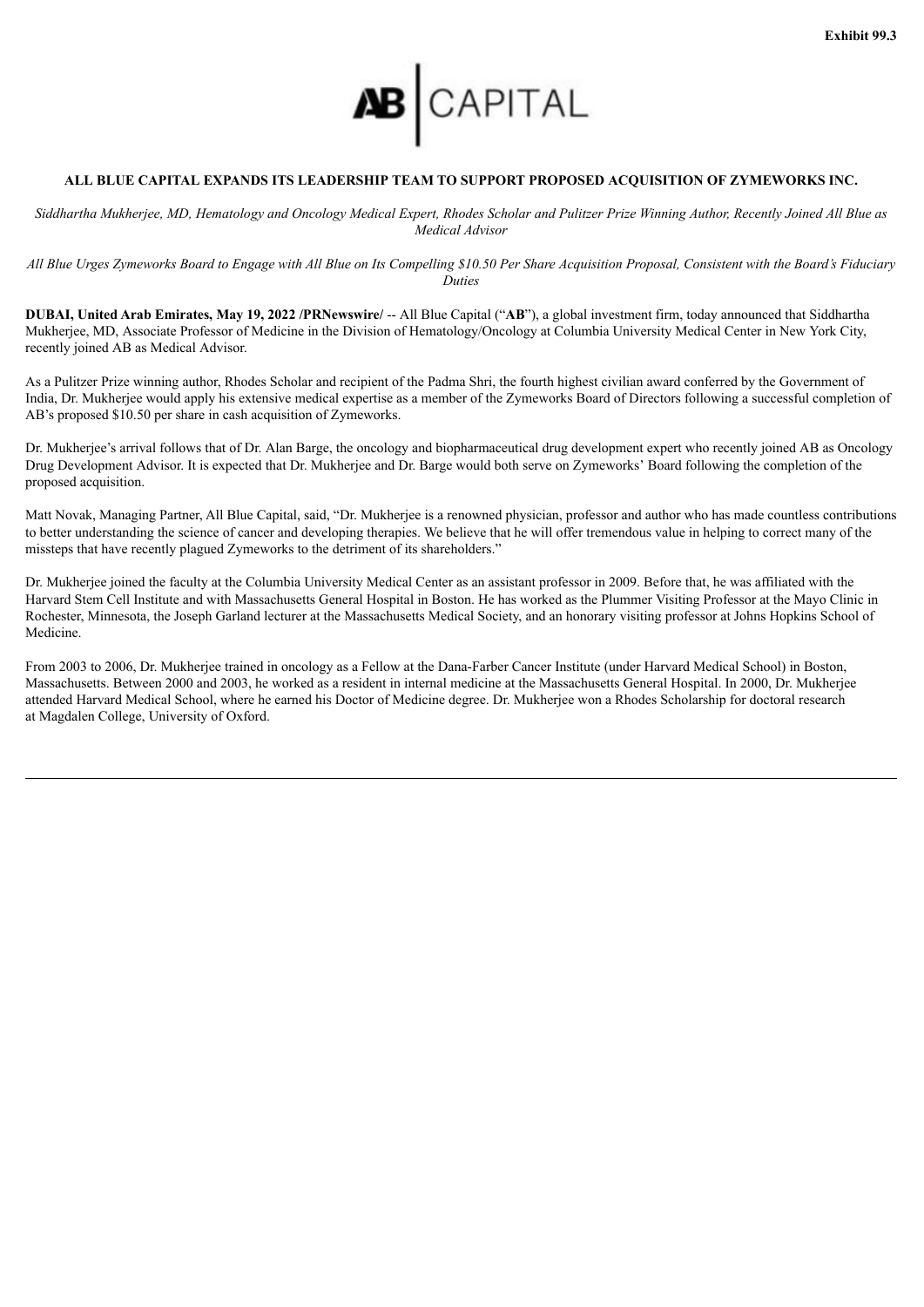

In 2011, Dr. Mukherjee's book, "The Emperor of All Maladies: A Biography of Cancer," won multiple, notable literary prizes, including the Pulitzer Prize for General Non-Fiction and the Guardian First Book Award, among others.

"Zymeworks has great potential to play an important role in the continued development of critical oncology and biopharmaceutical drugs. I strongly believe that we can take the necessary steps to help turnaround Zymeworks, while also advancing therapies to help combat cancer," said Dr. Mukherjee.

AB also announced today that it sent a letter to the Zymeworks Board urging it to respond to AB's April 28, 2022 proposal to acquire 100% of the outstanding common shares of the Company for \$10.50 per share in cash. As outlined in the letter, the Board's continued silence and procrastination fits into an unfortunate pattern that has resulted from multiple attempts by AB to offer a constructive voice to the Company on matters that ultimately led to extreme value erosion.

Mr. Novak continued, "The Zymeworks Board's continued refusal to engage with All Blue on its acquisition proposal is surprising and disappointing. As a significant Zymeworks investor, we believe that Zymeworks shareholders deserve better than the consistent value destruction they have suffered. We continue to believe that our proposal would deliver compelling and immediate value to Zymeworks shareholders, and we would expect the Board to promptly engage with us to discuss the proposed transaction."

The letter states that AB maintains its belief that the Zymeworks Board should not continue to delay and obfuscate, but rather, should engage immediately with AB to discuss the proposal, in satisfaction of its fiduciary duties. The letter reiterates that if the Board continues to refuse to engage expeditiously and in good faith, AB expects to take action to protect shareholder interests, including taking the proposal directly to Zymeworks' shareholders.

The full content of AB's letter to the Zymeworks Board of Directors, dated May 19, 2022, is set forth below.

## **VIA EMAIL**

May 19, 2022

Board of Directors Zymeworks Inc. 540-1385 West 8<sup>th</sup> Avenue Vancouver, BC V6H 3V9

Dear Members of the Board of Directors:

We are writing as a follow-up to our April 28, 2022 letter, in which we proposed to acquire 100% of the outstanding common shares of the Company for \$10.50 per share in cash.

We have yet to receive a response from the Company to our proposal. Needless to say, the Board's lack of interest is surprising and disappointing. Given the compelling and immediate value that our proposal represents for Zymeworks shareholders, we would expect the Board to promptly engage with us to discuss the proposed transaction. Contrary to statements made by the Company on the May 4 2022 earnings call, our proposal is formal and requires timely review and response by the Board, in satisfaction of its fiduciary duties. We would also note that we have heard from multiple shareholders since we publicly announced our proposal, all of whom have expressed the view that a transaction based on the terms of our proposal would be highly attractive.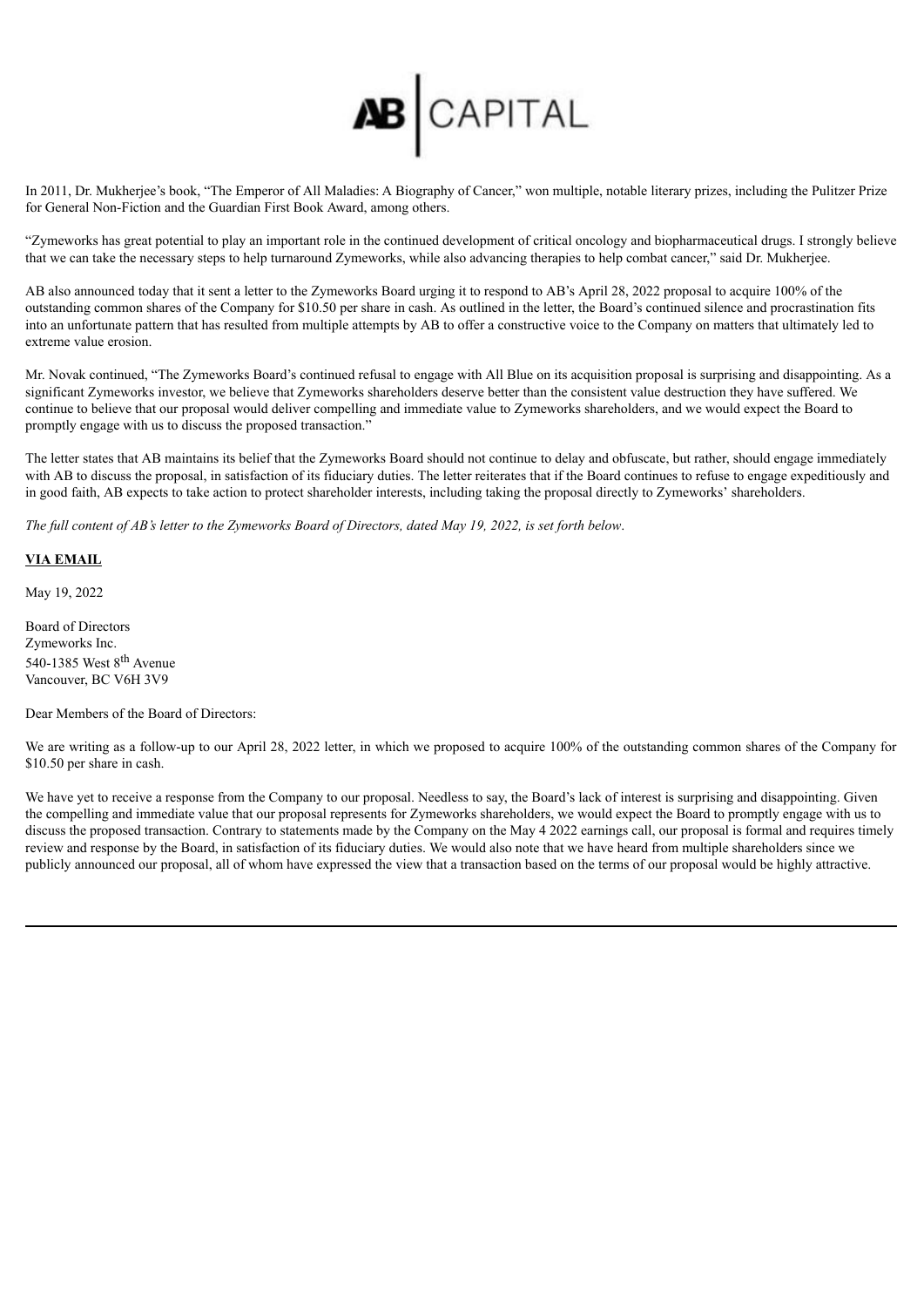

The Board's continued silence and procrastination fits into an unfortunate pattern. We have previously reached out multiple times in attempts to be a constructive voice for the Company, and the Board has refused to engage with us on any of the issues that we have raised.

On January 24, 2022, we approached the Board to express our concerns about the extreme value erosion that had resulted from many missteps and poor decisions by the Company. These included a number of missed deadlines that were publicly articulated in press releases, poorly executed conference calls, and confusing and mixed public messaging. In addition, we shared our concern over the Board's willingness to forgo proper corporate governance protocols to elect Kenneth Galbraith as both CEO and Chair of the Board. We did not receive a response to any of these concerns.

Two days later, on January 26, 2022, we approached the Board to express concern regarding the Company's plan for a public capital raise on terms that we believe were highly dilutive and contrary to the best interests of the Company and its shareholders. We had previously proposed to provide an equity financing solution to the Company, along with two alternative financing proposals, all of which were rejected without explanation.

Shortly thereafter, on February 4, 2022, after speaking with several other shareholders who were equally unhappy with the Company's decisions, we sent the Board a formal letter regarding these matters. However, we did not receive a response to this letter.

We would like to reiterate that, as a significant investor in the Company, we believe that Zymeworks shareholders deserve better than the consistent value destruction they have suffered. We urge the Board to work with us in good faith to maximize value for all Zymeworks stockholders. We remain confident in our ability to move quickly and efficiently toward consummating a transaction.

We sincerely hope the Board will not continue to delay and obfuscate and will engage with us immediately to discuss our proposal. We look forward to receiving a prompt response. As we stated in our April 28, 2022 letter, if the Board refuses to engage with us expeditiously and in good faith, we expect to take action to protect shareholder interests, including taking our proposal directly to Zymeworks' shareholders.